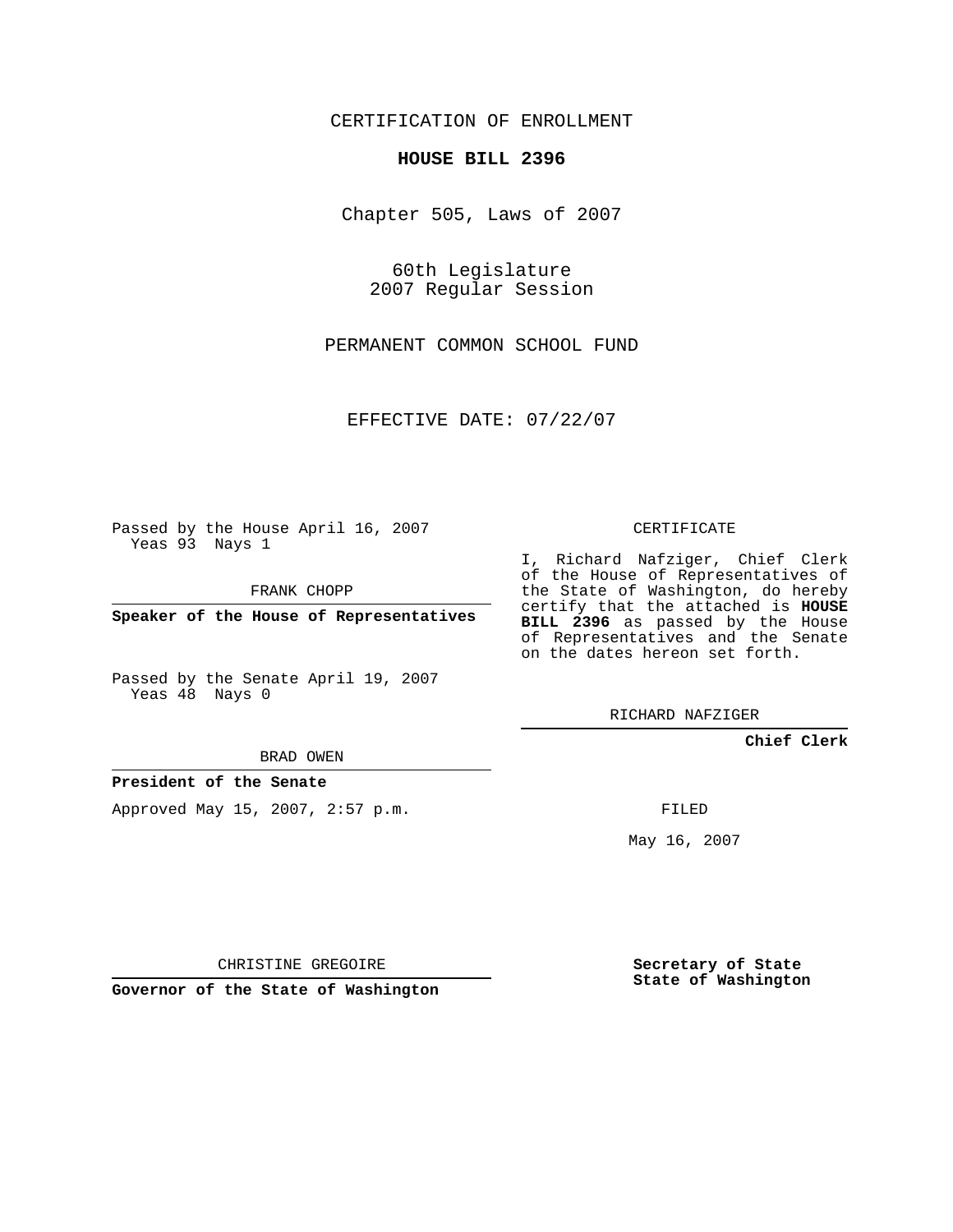## **HOUSE BILL 2396** \_\_\_\_\_\_\_\_\_\_\_\_\_\_\_\_\_\_\_\_\_\_\_\_\_\_\_\_\_\_\_\_\_\_\_\_\_\_\_\_\_\_\_\_\_

\_\_\_\_\_\_\_\_\_\_\_\_\_\_\_\_\_\_\_\_\_\_\_\_\_\_\_\_\_\_\_\_\_\_\_\_\_\_\_\_\_\_\_\_\_

Passed Legislature - 2007 Regular Session

**State of Washington 60th Legislature 2007 Regular Session By** Representatives Fromhold and McDonald

Read first time 03/28/2007. Referred to Committee on Capital Budget.

 AN ACT Relating to investment of moneys in the permanent common school fund; amending RCW 28A.515.300 and 43.84.170; adding a new section to chapter 43.84 RCW; and adding a new section to chapter 28A.515 RCW.

BE IT ENACTED BY THE LEGISLATURE OF THE STATE OF WASHINGTON:

 NEW SECTION. **Sec. 1.** A new section is added to chapter 43.84 RCW to read as follows:

 Consistent with Article XVI, section 5 and Article IX, sections 3 and 5 of the state Constitution, it is the intent of the legislature to clarify state law to permit the permanent common school fund to be invested in equities when such investment is in the best interest of the state and the permanent common school fund.

 A 1999 opinion of the attorney general concluded that the constitutional language does not prohibit investment of the permanent common school fund, as long as the investment is authorized by law and is consistent with applicable trust principles. This opinion further reasoned that the constitutional phrase "permanent and irreducible" bars the legislature from abolishing the fund or expending its principal for purposes other than those for which the fund was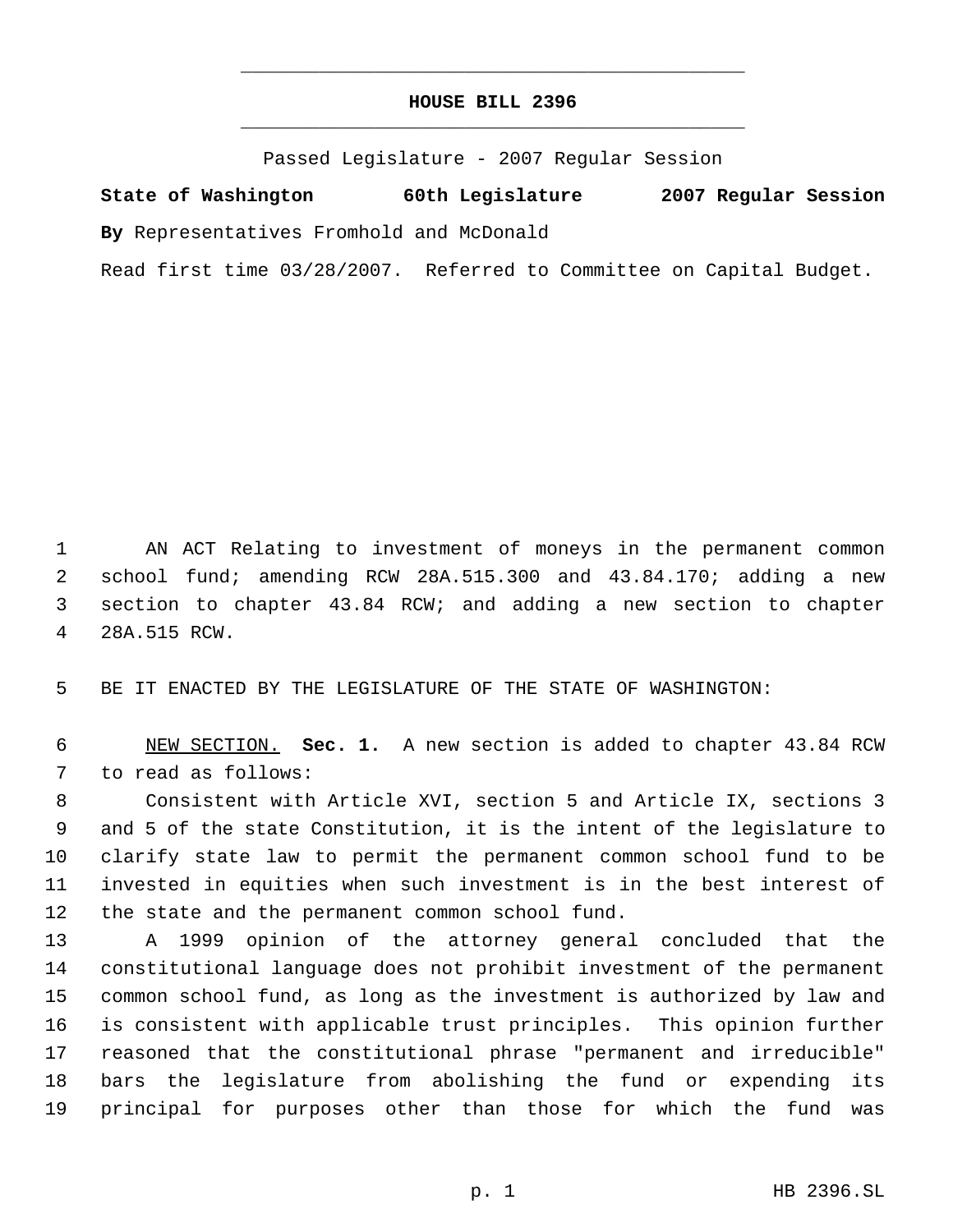established, but does not prohibit the legislature from specifying permissible investments, particularly in light of Article IX, section 5 of the state Constitution, which specifies that only losses resulting from "defalcation, mismanagement or fraud" constitute state debts to the permanent common school fund.

 The legislature finds that permanent fund common school fund income as a percentage of total school construction budgets has declined while school construction budgets have grown, and that other state revenues have filled the gap between income from state lands and the total school construction budget. For this reason, the fund may tolerate higher risk and volatility in favor of growth, and therefore a balance of long-term growth and current income is in the best interest of the state and the fund's beneficiaries. The legislature recognizes that by investing in equities, the value of the permanent fund may fluctuate over time due to market changes even if no disposition of the fund principal is made.

 It is the intent of the legislature to clarify state law to permit equity investment of the permanent common school fund even if there is a decline in the value of the permanent fund due to market changes. The legislature recognizes that the irreducible portion of the principal amount in the permanent fund must be held in perpetuity for the benefit of the fund and future generations, and that only the earnings from the permanent fund may be appropriated to the common school construction fund.

 **Sec. 2.** RCW 28A.515.300 and 1969 ex.s. c 223 s 28A.40.010 are each amended to read as follows:

27 (1) The principal of the common school fund as the same existed on June 30, 1965, shall remain permanent and irreducible. The said fund shall consist of the principal amount thereof existing on June 30, 1965, and such additions thereto as may be derived after June 30, 1965, from the following named sources, to wit: Appropriations and donations by the state to this fund; donations and bequests by individuals to the state or public for common schools; the proceeds of lands and other property which revert to the state by escheat and forfeiture; the proceeds of all property granted to the state, when the purpose of the grant is not specified, or is uncertain; funds accumulated in the treasury of the state for the disbursement of which provision has not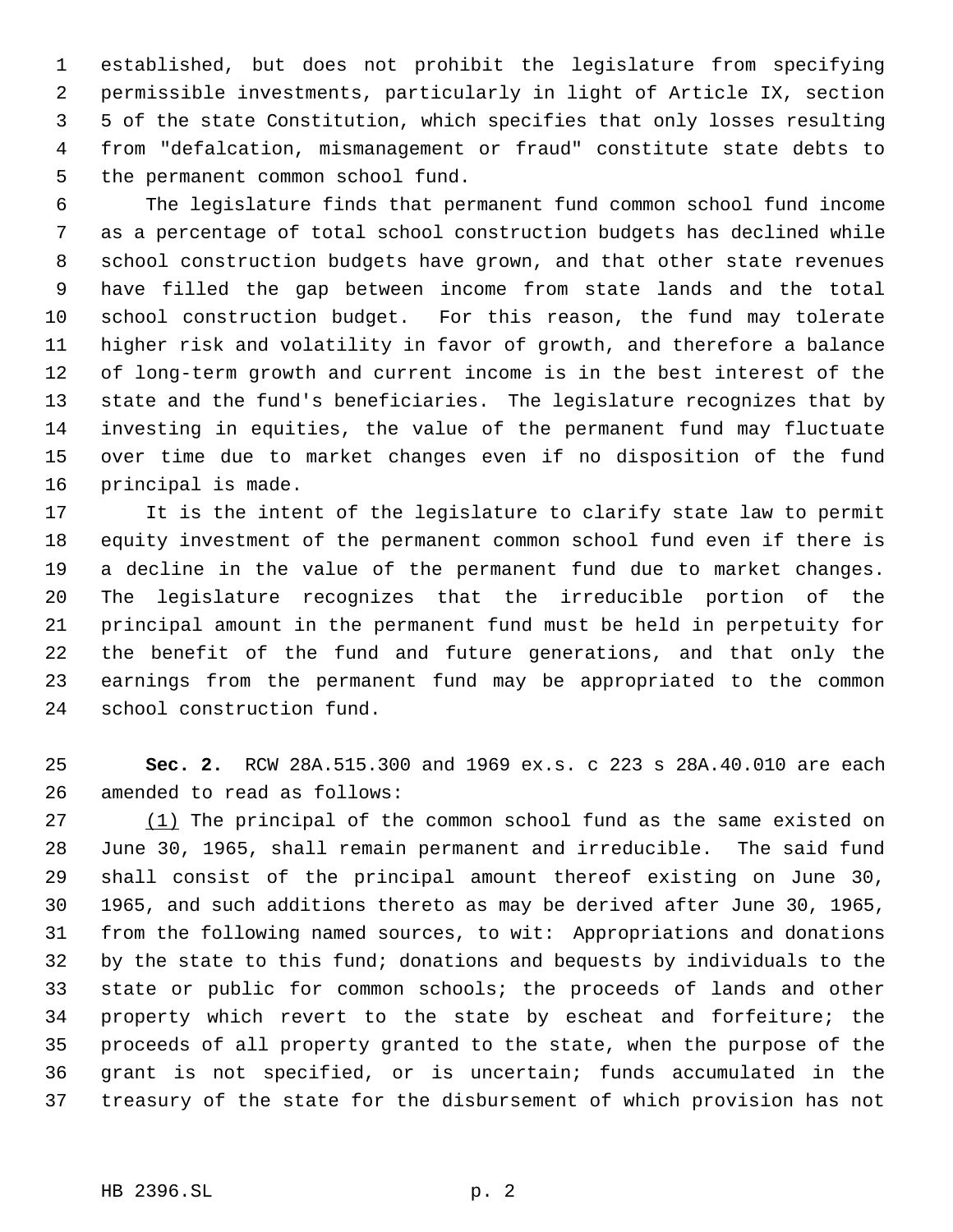been made by law; the proceeds of the sale of stone, minerals or property other than timber and other crops from school and state lands, other than those granted for specific purposes; all moneys received from persons appropriating stone, minerals or property other than timber and other crops from school and state lands other than those granted for specific purposes, and all moneys other than rental, recovered from persons trespassing on said lands; five percent of the proceeds of the sale of public lands lying within the state, which shall be sold by the United States subsequent to the admission of the state into the Union as approved by section 13 of the act of congress enabling the admission of the state into the Union; the principal of all funds arising from the sale of lands and other property which have been, and hereafter may be, granted to the state for the support of common schools and such other funds as may be provided by legislative enactment.

 (2) Consistent with Article XVI, section 5 and Article IX, sections 17 3 and 5 of the state Constitution, the state investment board may invest the fund as authorized in section 3 of this act.

 NEW SECTION. **Sec. 3.** A new section is added to chapter 28A.515 RCW to read as follows:

 The state investment board may invest the permanent common school fund in various types of allowable investments in order to achieve a balance of long-term growth and current income, when consistent with the best interest of the state and the permanent common school fund, and in conformance with RCW 43.84.150. The state treasurer shall calculate the irreducible principal amount of the fund in accordance with the state Constitution and state law. The irreducible principal shall not include investment gains on the principal, and the fund may retain or distribute income and investment earnings in order to achieve the appropriate balance between growth and income.

 **Sec. 4.** RCW 43.84.170 and 1981 c 3 s 21 are each amended to read as follows:

 Whenever there are surplus moneys available for investment in the permanent common school fund, the agricultural college permanent fund, the normal school permanent fund, the scientific school permanent fund,